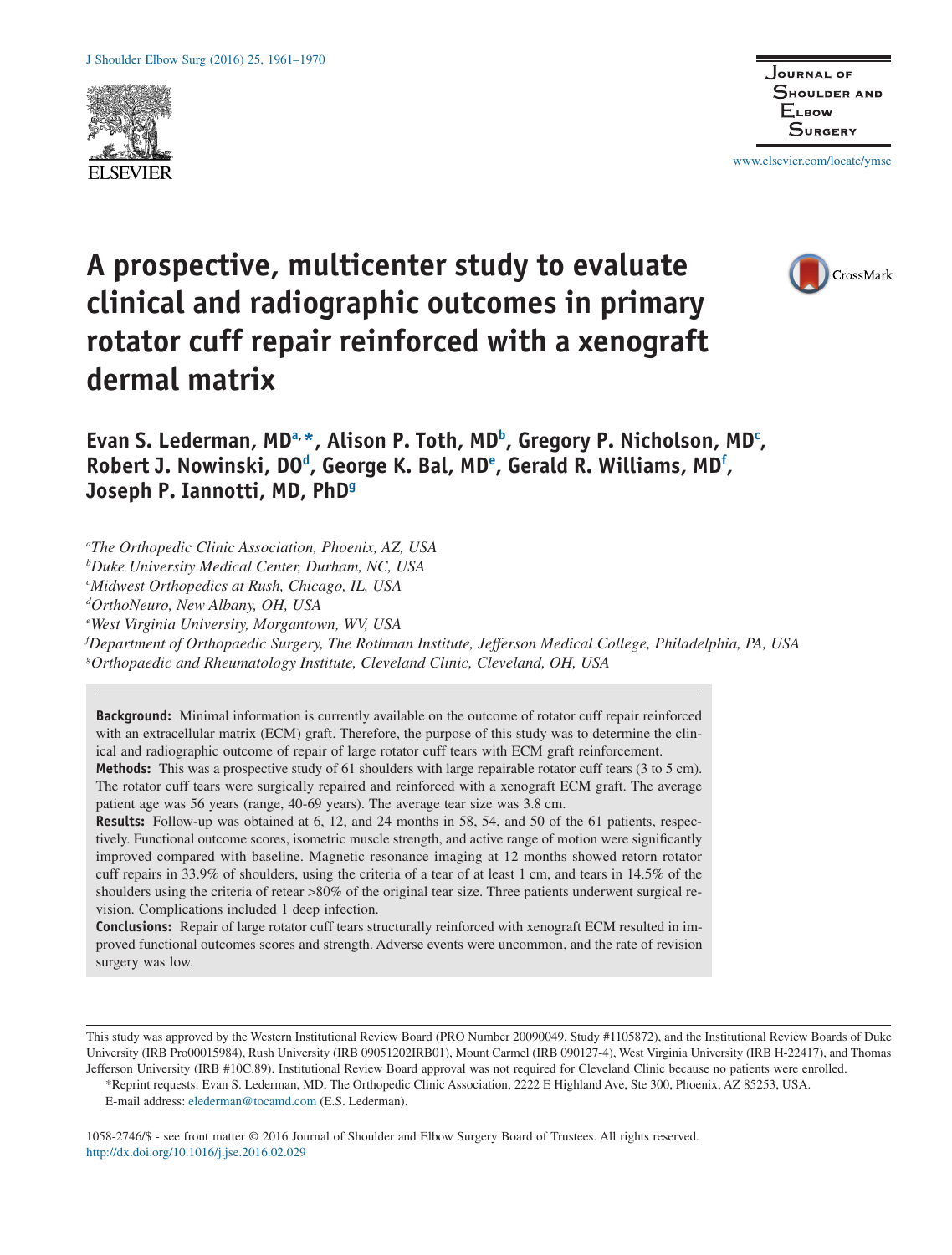**Level of evidence:** Level IV; Case Series; Treatment Study © 2016 Journal of Shoulder and Elbow Surgery Board of Trustees. All rights reserved. **Keywords:** Prospective; rotator cuff; xenograft; extracellular matrix; repair; augmentation

Rotator cuff repair can result in improved clinical outcome; however, recurrent tears of large to massive rotator cuff repairs are still reported to be 34% to 94%.3,5,11,12,17,25

In an effort to improve the healing rates of large tears, extracellular matrix (ECM) grafts derived from human or animal tissues have been used to surgically augment the repaired rotator cuff by reinforcing the repair.

The use of porcine xenograft noncrosslinked ECM grafts in rotator cuff repairs has yielded variable results. In addition, several series have reported high rates of complications. Iannotti et al<sup>15</sup> evaluated Restore (DePuy Orthopedics, Richmond, VA), a collagen-based material made from porcine small intestinal submucosa (SIS), in a randomized controlled trial. The results demonstrated no improvement with the patch use over patients without xenograft addition, and there were complications related to hypersensitivity reactions associated with this ECM graft. Others have reported complications, reactions, and clinical failure with porcine SIS ECM.<sup>18,22,26</sup>

The purpose of this study was to evaluate the clinical and radiographic outcomes of patients undergoing reinforcement of primary rotator cuff repair with the Conexa (Tornier, Edina, MN, USA) porcine dermal xenograft ECM.

# **Materials and methods**

#### **Study design**

This prospective multicenter study was conducted in accordance with the approved research protocol and good clinical practice guidelines. The surgeons assessed and counseled the patients and obtained informed consent for enrollment.

Six participating sites enrolled 68 patients undergoing unilateral primary rotator cuff repair by a minimally invasive open repair technique. Inclusion and exclusion criteria are listed in Table I. Seven patients failed to meet screening criteria upon surgical evaluation. The tears were larger or smaller than 3 to 5 cm. Sixty-one patients (38 men and 23 women) underwent surgical repair of the rotator cuff. Average age was 56 years (range 40-69 years).

All patients received the Conexa graft repair reinforcement. Conexa is a terminally sterilized noncrosslinked porcine dermis surgical mesh intended for the reinforcement of soft tissues during tendon repair. It is available in 2 thicknesses and several sizes.

At the 6-, 12- and 24-month follow-up, 58, 54, and 50 of the 61 patients, respectively, were available for evaluation.

#### **Surgical technique**

The surgical technique was agreed upon and used by all sites. All patients were evaluated arthroscopically. Qualifying tear size was confirmed at surgery and measured in the sagittal plane before the repair. Rotator cuff repair was performed by minimally invasive open technique. Mobility and reparability of the rotator cuff were assessed to confirm that the rotator cuff could be repaired to the greater tuberosity by a double-row technique. Medial sutures (#2 Force Fiber; Tornier) for the graft were placed before repair of the rotator cuff 1 cm lateral to the musculotendinous junction of the supraspinatus and infraspinatus tendons in an inverted mattress and spaced 1 cm apart. Double-row repair using Insite suture anchors (Tornier) and high-strength #2 Force Fiber was performed. The medial anchors were placed at the medial edge of the greater tuberosity, and medial sutures were passed in a mattress configuration. The lateral anchors were placed in the lateral aspect of the greater tuberosity, and lateral sutures were passed with the modified Mason-Allen technique. $21$ 

The Conexa 200 graft was cut to overlap the completed repair of the rotator cuff covering the entire repair and was attached medially using a modified Mason-Allen technique. The graft was stretched over the repair applying mild tension and attached laterally with 2 suture anchors on the greater tuberosity distal to the native rotator cuff lateral anchors, and lateral sutures in the graft were placed with the modified Mason-Allen technique. Simple or figure-of-eight sutures were used anteriorly and posteriorly to complete the augmentation attaching the graft to the repaired rotator cuff.

#### **Rehabilitation procedure**

All patients were instructed on a standardized postoperative protocol. The patient was required to wear an abduction sling with a pillow that provided 15° to 20° abduction for 8 to 10 weeks. They also performed passive motion (external rotation and elevation with range of motion determined at time of repair) for up to 6 weeks. At 6 weeks, the surgeon allowed the patient to perform active assisted pulley and wand exercises. Then at 8 to 10 weeks, the abduction sling was removed and the patient began isometric strength exercises. Active range of motion was permitted at 3 months, and patients were allowed to resume normal activities at 6 months.

# **Clinical assessment**

Clinical assessments were performed at baseline (preoperatively), on postoperative day 10, and at 3, 6, 12, and 24 months. Shoulder outcome scores were evaluated preoperatively and postoperatively using 3 shoulder surveys: American Shoulder and Elbow Score (ASES),<sup>20</sup> Constant-Murley Score,<sup>7</sup> and Simple Shoulder Test (SST).<sup>10</sup> Range of motion was measured in abduction in the scapular plane, forward elevation, external rotation at 0° and 90° of abduction, and adduction at 90° of flexion. All measurements were made with a goniometer. Strength testing was standardized using the IsoForce Control Dynamometer (MDS Medical Device Solutions AG, Oberburg, Switzerland). The dynamometer was attached to a table,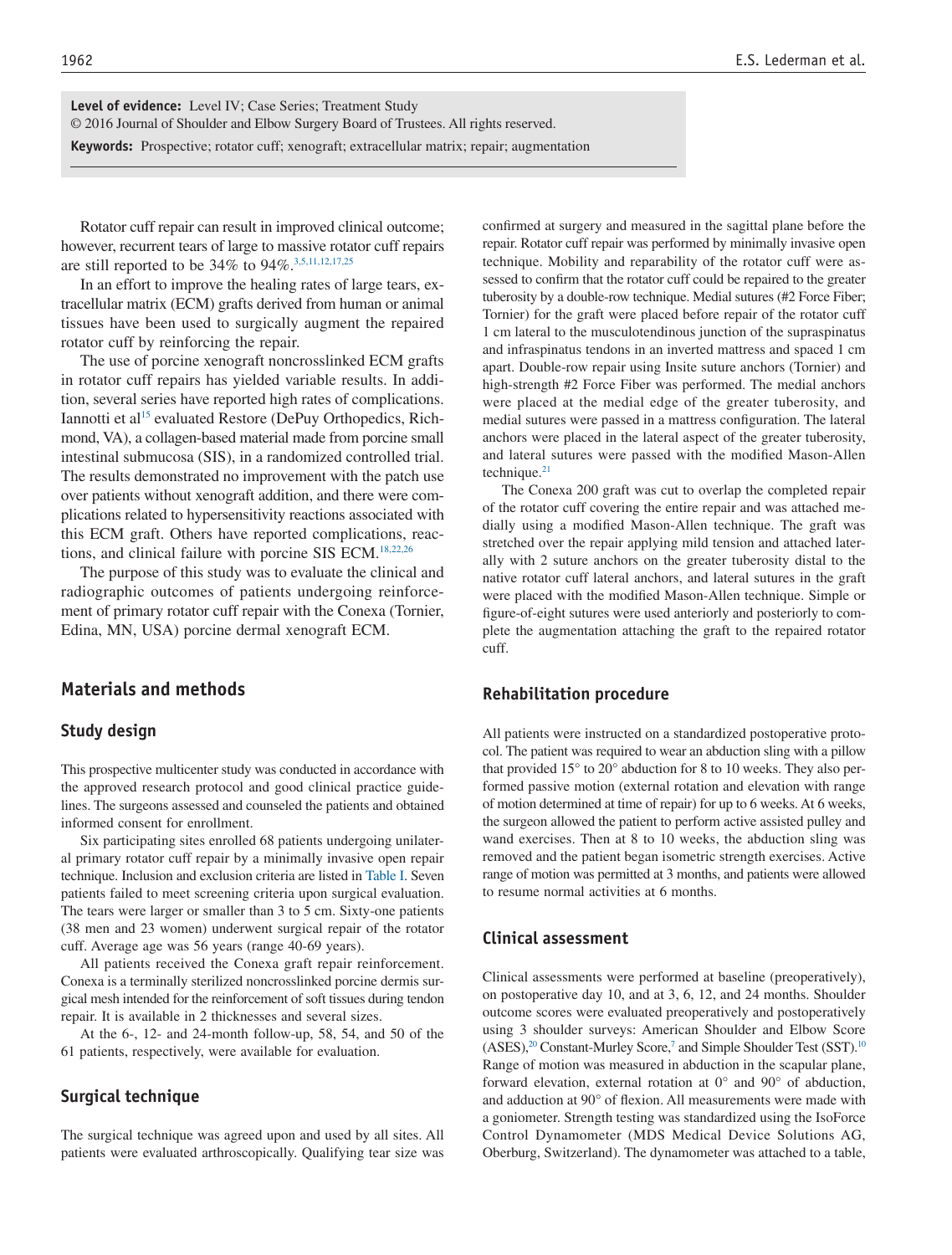#### **Table I** Inclusion and exclusion criteria

Inclusion criteria

- aged 40-70 years old
- has repairable primary large retracted 2-tendon rotator cuff tears of the supraspinatus and infraspinatus measuring from 3 cm to 5 cm
- has movement of the nonoperative arm, defined as shoulder elevation of ≥90°
- is able to perform postoperative exercises
- is able to return for all scheduled and required study visits
- is able to provide written informed consent for study participation

Exclusion criteria

- has irreparable large rotator cuff tears that are found intraoperatively, defined by the inability to approximate the tendon to the tuberosity without tension
- has a rotator cuff tear >5 cm or <3 cm (measured intraoperatively)
- has a rotator cuff tear where the subscapularis tendon is disrupted/requires repair
- has grade 3 or 4 fatty infiltration of the rotator cuff
- has had prior surgical repair to the affected shoulder
- is American Society of Anesthesiologists class 4 or 5
- is a tobacco user; unless tobacco free for 6 months and willing to remain tobacco free for the duration of the study
- requires walking assist devices such as crutches and walkers
- has a known collagen disorder, including systemic lupus erythematosus, rheumatoid arthritis, polymyositis, scleroderma, ankylosing spondylitis, dermatomyositis, or osteogenesis imperfecta, or Sjögren, Larsen, Raynaud, Ehlers-Danlos, or Marfan syndromes
- has comorbid factors that predispose to postoperative infection, such as insulin-dependent diabetes, chronic steroid use, malnourishment, cancer, or coexistent infection
- has a history of alcohol abuse, illicit drug use, significant mental illness, physical dependence to any opioid, or drug abuse or addiction
- is enrolled or plans to enroll in another clinical trial during this study that would affect the patient's safety or results of this trial
- has any of the conditions identified within the labeled contraindications (ie, sensitivity to porcine-derived products or polysorbate)
- has an inability to have a closed magnetic resonance imaging conducted

and measurements were conducted at 90° of abduction in the scapular plane. Each measurement was conducted for 5 seconds. The maximum force was recorded in Newtons for 3 trials, and the average was reported.

Patients were assessed for signs and symptoms of inflammation, erythema, edema, heat and pain, seroma/hematoma formation, infection, hypersensitivity reactions (defined as an exaggerated immune response<sup>15</sup>), and other abnormal conditions associated with the surgical site. Magnetic resonance imaging (MRI) evaluations were obtained preoperatively within 3 months of surgery and postoperatively at 6 and 12 months.

#### **MRI assessments**

A 1.5 Tesla or stronger closed magnet was used. Positioning was standardized. Combined sagittal measurements were collected for all full-thickness tears. Two fellowship-trained musculoskeletal radiologists reviewed the images independently. If there was a discrepancy, the radiologists reached a consensus on interpretation. A repair was graded as retorn if there was a discontinuity on more than 1 slice of the MRI series.

Full-thickness tear ≥1 cm, which included all retears. This group included all retears. Retears were further classified as a defect ≥80% of the size of the original tear as measured in the sagittal plane (≥80% tear). These are felt to represent complete retears. Tears between 1 cm and 80% of the original size were felt to represent partial retears. Differences in outcome were analyzed. The MRI retear definition is consistent with that as described by Sugaya et al. $^{24}$ 

Fatty infiltration of the supraspinatus and infraspinatus was determined on preoperative and postoperative MRI as described by Goutallier et al.<sup>13</sup>

#### **Statistical methods**

Preoperative and postoperative clinical outcome measures were evaluated by use of 2-sided, paired *t* test. Statistical significance was placed at  $P \leq 0.05$ . Analysis of variance was used to determine effect of retears or defects on muscle strength and outcome scores.

#### **Results**

Of the 61 patients who entered the study and underwent rotator cuff repair with Conexa augmentation, 58 patients completed the 6-month visit, 54 patients completed the 12 month, and 50 (82%) completed the 24-month evaluation. All results are reported in the intent-to-treat cohort. Average tear size was 3.8 cm (range, 3-5 cm) on direct surgical measurement. Six surgical sites enrolled patients in the study: Site 1 (R.J.N.), 20 (32%); site 2 (G.K.B.), 13 (22%); site 3 (A.P.T.), 12 (19%); site 4 (E.S.L.), 6 (10%); site 5 (G.R.W.), 6 (10%); and site 6 (G.P.N.), 4 (7%). Eleven patients did not complete the 24-month evaluation: 2 withdrew due to a complication (infection, retear, and reverse shoulder replacement), 1 had a cervical disc herniation unrelated to the study, 1 withdrew, and 7 were lost to follow-up.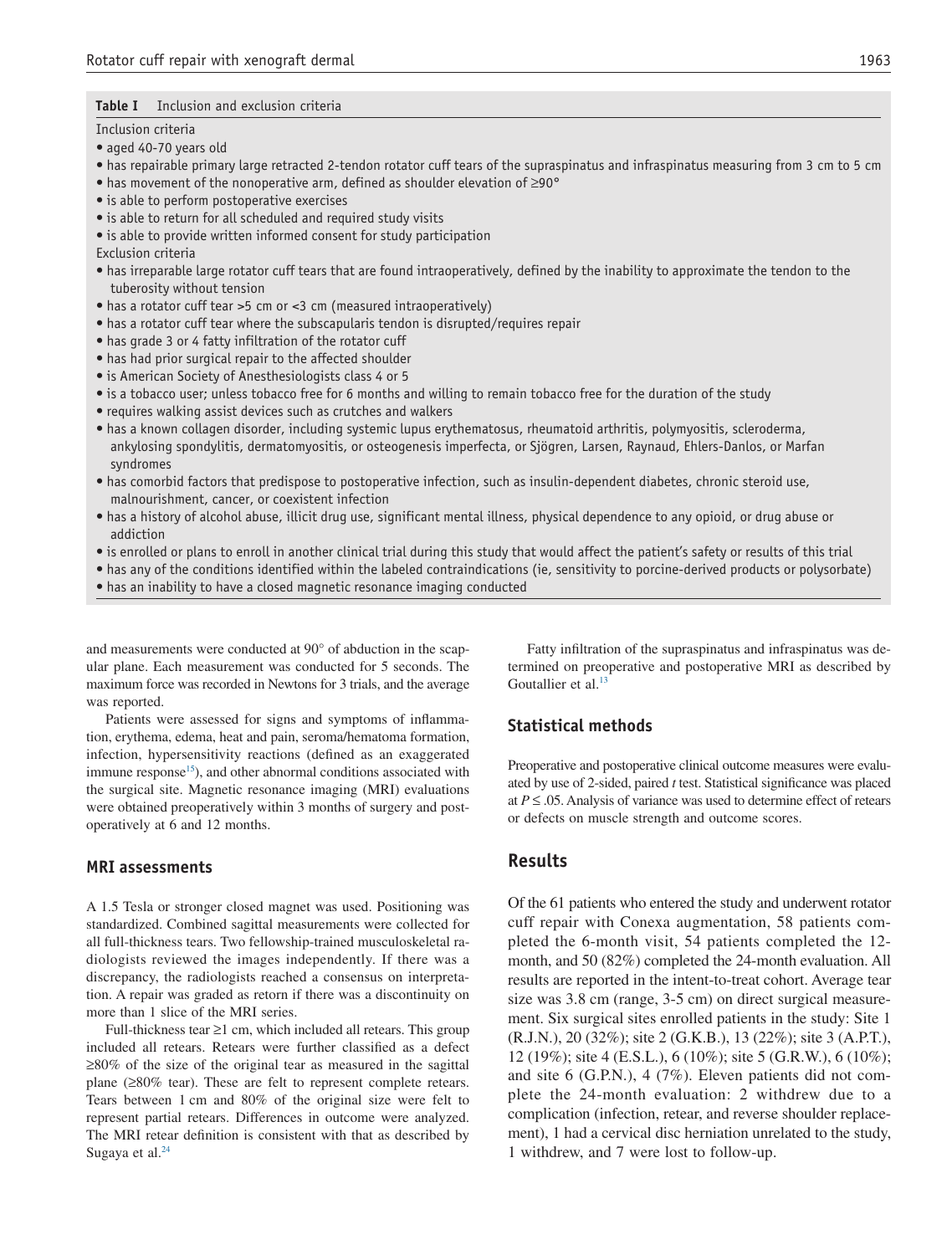

**Figure 1** American Shoulder and Elbow Surgeons (*ASES*) Score compared with baseline for all patients, intact repairs, and retears. Data are shown as average with the standard deviation (*error bars*).



**Figure 2** Adjusted Constant-Murley Score compared with baseline for all patients, intact repairs. and retears. Data are shown as the average with the standard deviation (*error bars*).

### **Clinical outcome**

Outcome scores for ASES, Constant-Morley, SST and Strength scores at baseline and at 6, 12, and 24 months postoperatively are shown in Figs, 1-3. Statistically significant differences between preoperative and postoperative follow-up were observed for all functional outcome measurements.

ASES scores improved from 48.7 points at baseline to 90.4 points at 24 months postoperatively (*P* < .0001, Fig. 1). There was no statistical difference in the ASES outcome score between intact repairs and retears by definition compared with baseline at 24 months.

The adjusted Constant-Morley scores improved from 45.4 at baseline to 71.7 at 24 months postoperatively  $(P < .0001)$ ; Fig. 2). There was no statistical difference in the raw or adjusted Constant-Morley<sup>16</sup> outcome score between retears of 80% compared with baseline at 24 months. Intact repairs and retears of 1 cm had a statistical difference between baseline Constant-Morley scores at 24 months.

SST scores improved from 5 points at baseline to 10.6 points at 24 months postoperatively  $(P < .0001; Fig. 3)$ . There was no statistical difference in the SST outcome score between intact repairs and retears by definition compared with baseline at 24 months.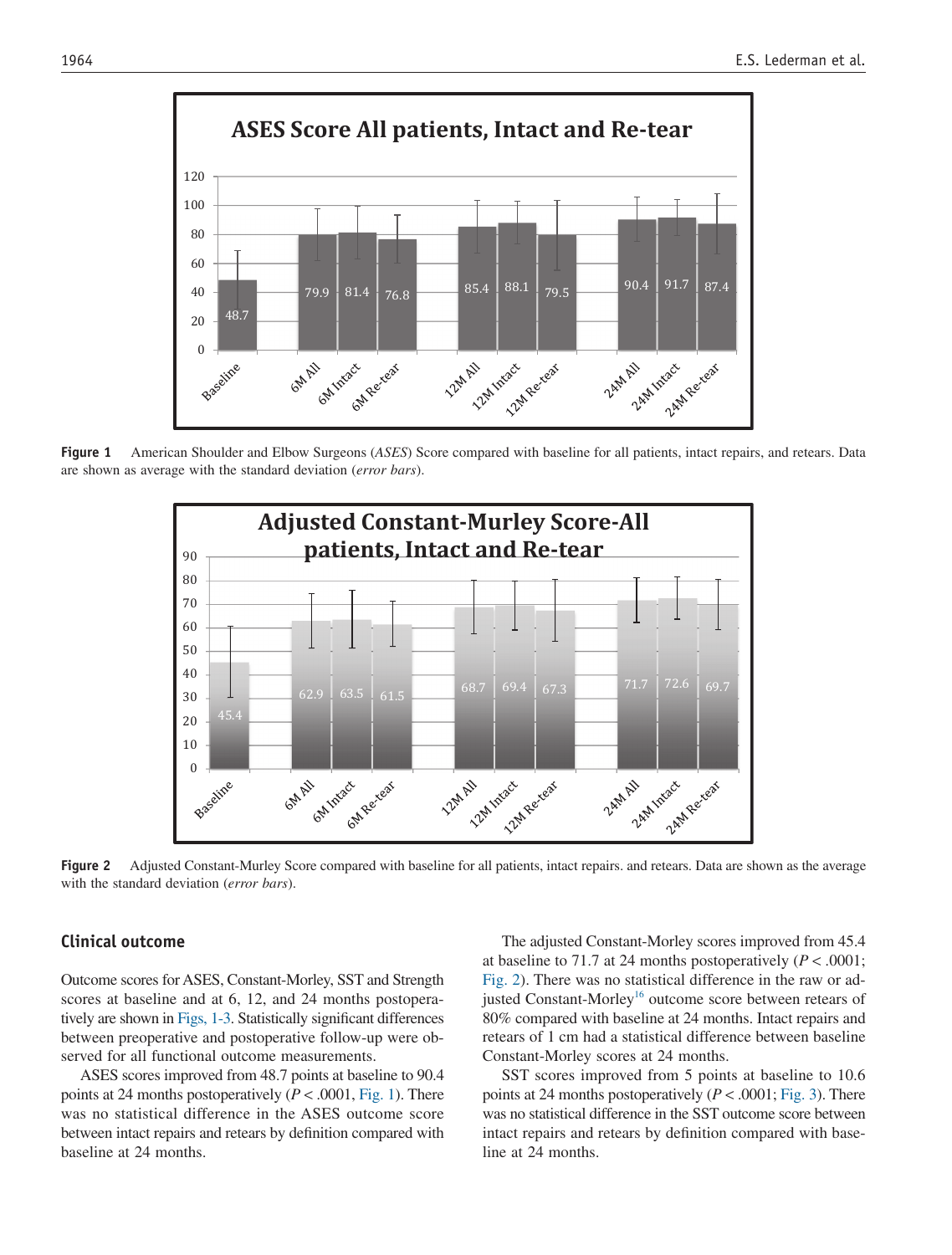

**Figure 3** Simple Shoulder Test (SST) Score compared with baseline for all patients, intact repairs, and retears. Data are shown as the average with the standard deviation (*error bars*).



**Figure 4** Isometric strength (Newtons) at baseline for all patients, retears of <1 cm, and retears >80%. Data are shown as the average with the standard deviation (*error bars*).

Muscle strength of all patients was significantly increased at 6, 12, and 24 months compared with baseline (*P* < .0001; Fig. 4). Strength measurements for comparison between intact repairs and retears are reported in Table II. There was no statistical difference in strength measurements between intact repairs and 1-cm retears at 24 months. There was a significant difference in strength between the intact repair and retears ≥80% at 24 months.

Active range of motion significantly improved at 12 months compared with baseline for 4 of 5 (forward flexion, abduction, external rotation at 90° flexion and adduction) measures and for all 5 measures at 24 months (Table II and Fig. 5).

#### **MRI assessment**

All patients had a preoperative MRI, 59 patients had an MRI at 6 months, and 56 patients had an MRI at 12 months of follow-up. Retears were reported in the intent-to-treat cohort, and all retears are reported. A retear of ≥80% the original tear was present in 8 of 55 (14.5%) at 12 months. There were 11 of 56 with tears between 1 cm and 80% of the original tear size. A retear of  $\geq 1$  cm was present in 19 of 56 (33.9%) at 12 months. Four patients were lost to follow-up between 6 and 12 months, 3 of whom had intact repairs and 1 had a 1-cm tear. Two patients had intact repairs at 6 months and were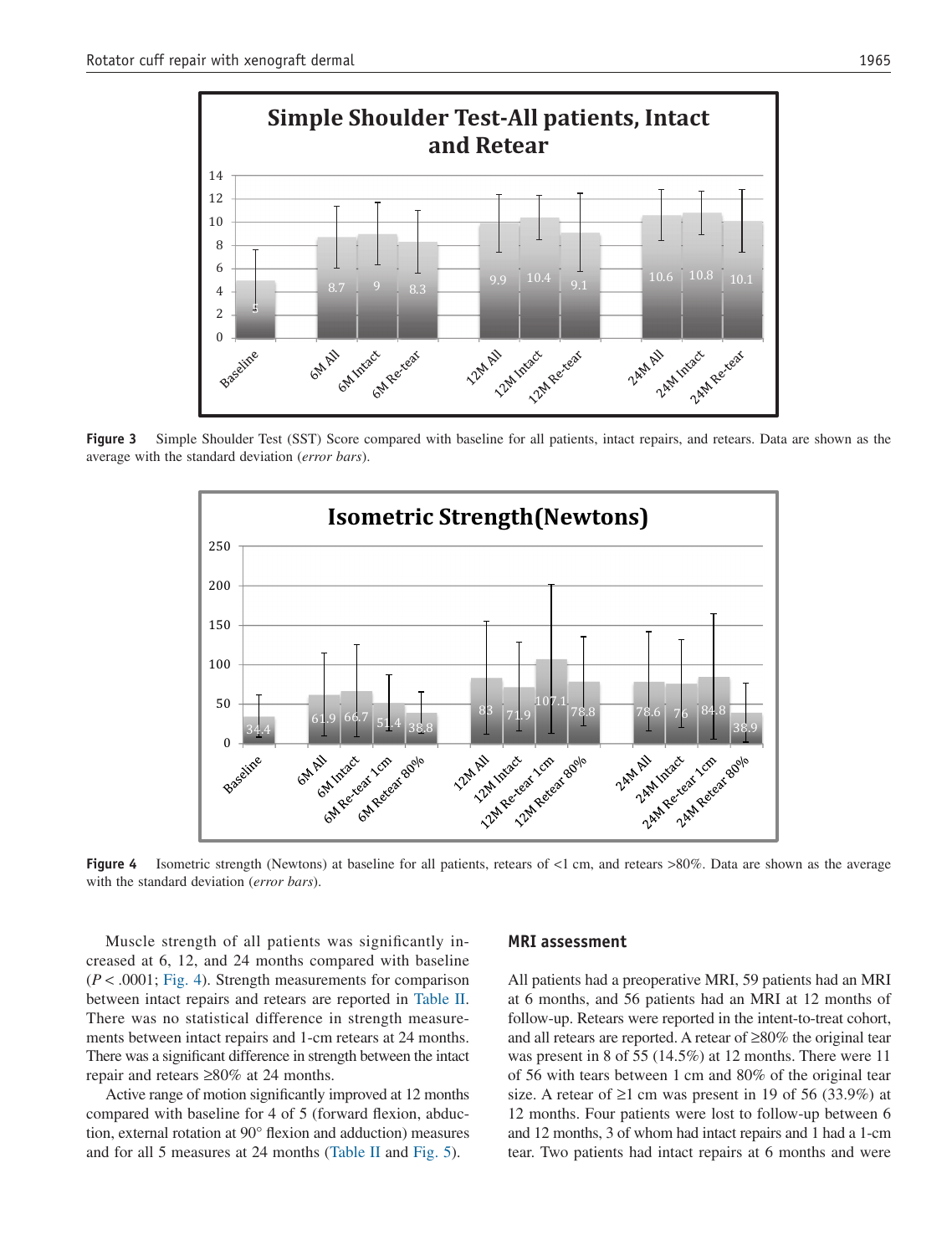|  |  |  | Table II Outcome scores, strength, and range of motion compared with baseline |  |  |
|--|--|--|-------------------------------------------------------------------------------|--|--|
|--|--|--|-------------------------------------------------------------------------------|--|--|

| Outcome scores and isometric strength        | <b>Baseline</b><br>(Mean $\pm$ SD) | 12 months<br>(Mean $\pm$ SD) | $P$ value* | 24 months<br>(Mean $\pm$ SD) | P value <sup><math>\dagger</math></sup> |
|----------------------------------------------|------------------------------------|------------------------------|------------|------------------------------|-----------------------------------------|
| <b>ASES</b> score                            |                                    |                              |            |                              |                                         |
| All patients                                 | 48.7 $\pm$ 20.2                    | $85.4 \pm 18.4$              | $-.0001$   | $90.4 \pm 15.3$              | $-.0001$                                |
| $1 \text{ cm}$                               |                                    | $79.5 \pm 24.2$              | $-.0001$   | $87.4 \pm 20.6$              | $-.0001$                                |
| 80% MRI                                      |                                    | $75.3 \pm 25.5$              | .0447      | $86.0 \pm 22.3$              | .0107                                   |
| Constant-Murley adjusted                     |                                    |                              |            |                              |                                         |
| All patients                                 | 45.4 $\pm$ 15.2                    | $68.7 \pm 11.3$              | $-.0001$   | $71.7 \pm 9.6$               | $-.0001$                                |
| $1 \text{ cm}$                               |                                    | $67.3 \pm 13.1$              | $-.0001$   | $69.7 \pm 10.7$              | $-.0001$                                |
| 80% MRI                                      | $\qquad \qquad -$                  | $66.9 \pm 18.0$              | .0597      | $72.3 \pm 11.9$              | .0505                                   |
| <b>SST</b>                                   |                                    |                              |            |                              |                                         |
| All patients                                 | $5.0 \pm 2.6$                      | $9.9 \pm 2.7$                | $-.0001$   | $10.6 \pm 2.2$               | $-.0001$                                |
| $1 \text{ cm}$                               |                                    | $9.1 \pm 3.4$                | $-.0001$   | $10.1 \pm 2.7$               | $-.0001$                                |
| 80% MRI                                      |                                    | $8.8 \pm 3.5$                | .0212      | $10.0 \pm 2.9$               | .0062                                   |
| Isometric strength                           |                                    |                              |            |                              |                                         |
| All patients                                 | $34.4 \pm 26.8$                    | $83.0 \pm 71.7$              | $-.0001$   | $78.6 \pm 63.2$              | $-.0001$                                |
| $1 \text{ cm}$                               |                                    | $107.1 \pm 94.5$             | .006       | $84.8 \pm 79.5$              | .0261                                   |
| 80% MRI                                      |                                    | $78.8 \pm 56.5$              | .148       | $38.9 \pm 37.7$              | .2285                                   |
| Forward elevation, <sup>o</sup>              | $123 \pm 12$                       | $161 \pm 6$                  | $-.0001$   | $165 \pm 4$                  | $-.0001$                                |
| Abduction,°                                  | $101 \pm 10$                       | $132 \pm 9$                  | $-.0001$   | $134 \pm 11$                 | $-.0001$                                |
| External rotation $(0^{\circ})$ , $^{\circ}$ | $42 \pm 6$                         | $47 \pm 5$                   | .19        | $53 \pm 4$                   | .004                                    |
| External rotation (90°),°                    | $45 \pm 9$                         | $64 \pm 7$                   | .0001      | $67 \pm 7$                   | .0011                                   |
| Adduction, <sup>o</sup>                      | $48 \pm 11$                        | $66 \pm 14$                  | .0011      | $67 \pm 15$                  | .0013                                   |

*ASES*, American Shoulder and Elbow Surgeons; *MRI*, magnetic resonance imaging; *SD*, standard deviation; *SST*, Simple Shoulder Test. \* 12 months compared with baseline.

† 24 months compared with baseline.



**Figure 5** Range of motion. *AB*, abduction; *AD*, adduction; *ER*, external rotation; *FE*, forward elevation.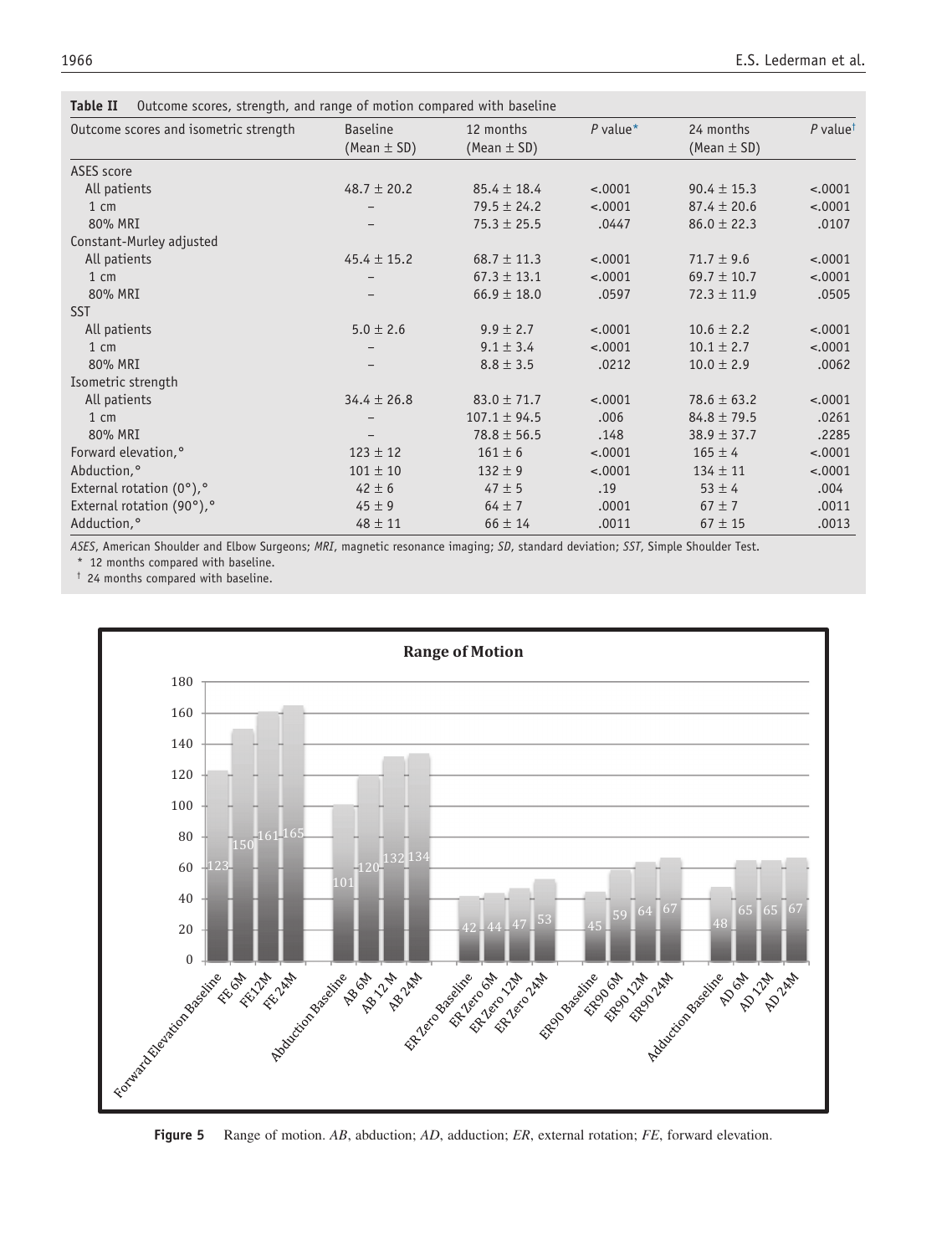| <b>Table III</b><br>evaluation |                                  | Retear rates by magnetic resonance imaging |
|--------------------------------|----------------------------------|--------------------------------------------|
| MRI definition                 | Retear rate                      |                                            |
|                                |                                  | $\%$ (n/N)                                 |
| Retear 80%                     |                                  |                                            |
| 6-month visit                  | 16.9(10/59)                      |                                            |
| 12-month visit                 | 14.5(8/55)                       |                                            |
| Retear 1 cm                    |                                  |                                            |
| 6-month visit                  | 32.2(19/59)                      |                                            |
| 12-month visit                 |                                  | 33.9 (19/56)                               |
|                                | MRI, magnetic resonance imaging. |                                            |

found to have tears at 12 months. Both were  $\geq 1$  cm and <80% of original tear size. One patient had a  $\geq 1$  cm tear at 6 months that progressed to a  $\geq$ 80% tear at 12 months. No patient had a full-thickness retear of <1 cm. All participating sites had retears with an incidence of 25% to 38% (Table III).

#### **Fatty infiltration**

Baseline MRI supraspinatus fatty infiltration was  $0.62 \pm 0.6$ (range, 0-2) and at the 12-month evaluation was  $0.80 \pm 0.9$ (range, 0-4). The difference between these groups was not significant  $(P = .094)$ . Intact repairs had an average supraspinatus fatty infiltration score of  $0.57 \pm 0.7$  (range, 0-3) and retears of  $1.18 \pm 1.1$  (range, 0-4). Fatty infiltration of the supraspinatus significantly increased when there was a retear  $(P < .0015)$ .

Baseline MRI infraspinatus fatty infiltration was  $0.69 \pm 0.8$ (range 0-4) and at the 12-month evaluation was  $0.89 \pm 0.9$ (range 0-4). The difference between these groups was not significant  $(P = .08)$ . Intact repairs had an average infraspinatus fatty infiltration score of  $0.67 \pm 0.8$  (range 0-4), and retears of  $1.61 \pm 1.0$  (range 0-4). Fatty infiltration of the infraspinatus significantly increased when there was a retear  $(P < .0001)$ . In the patients who had grade 3 or 4 fatty infiltration at the 12-month follow-up, 4 patients had intact repairs and 3 had retears. Fatty infiltration did not change at the 12-month evaluation in 9 patients with retears, and progressed 1 grade in 9 patients and 2 grades in 1 patient.

#### **Complications and adverse events**

Three patients had revision rotator cuff repair. Revisions in 2 patients occurred before their 12-month follow-up visit and in 1 patient between 12 and 24 months. One of these patients experienced a deep wound infection and retear, resulting in reoperation. Cultures were positive for *Propionibacterium acnes* and *Staphylococcus epidermidis*. One patient was diagnosed with a mild superficial infection at 3 months postoperatively and was prescribed oral antibiotics, with no further adverse event reported. This patient had an intact rotator cuff on the 12-month postoperative MRI. The treating physician diagnosed another patient with a fluid

collection described as a mild seroma without erythema at ~6 weeks postoperatively. This patient did not require intervention and was stable at the 24-month follow-up, with an intact rotator cuff on MRI at 12 months. A small superficial hematoma, which did not require intervention, was diagnosed at the operative site in another patient 10 days postoperatively.

There were no hypersensitivity reactions that were felt to be related to the implant as assessed by the investigators. An event responsible for retear occurred in 4 of 19 patients with retears. There were 3 major falls resulting in retear and the patient discussed above with infection.

# **Discussion**

There has been discussion that the use of ECM could improve healing of rotator cuff repairs. However, prior studies have been limited due to small patient size, limited follow-up, retrospective design, and lack of clear inclusion and exclusion criteria.

In this study, patients had rotator cuff tears defined as large, between 3 and 5 cm, and involved the supraspinatus and infraspinatus tendons.<sup>8</sup> Clinical results demonstrated statistically significant improvement in assessment scores and strength at all study assessments. There were no hypersensitivity reactions or safety concerns with the porcine dermis ECM graft.

Several studies have looked at rotator cuff retears. Galatz et al<sup>11</sup> reviewed 18 patients after arthroscopic repair of tears >2 cm using a single-row technique and ultrasound evaluation after 12 months and found 17 of 18 retears. Lee et  $al<sup>17</sup>$ reported retear after arthroscopic double-row repair in 30 of 62 (48.4%). In patients aged >60 years, the retear rate was 62.5%, and medium to large tears retore in 27 of 51 (53%). Tashijan et al<sup>25</sup> reported arthroscopic repair of 2-tendon tears evaluated by ultrasound imaging and found 64% retears after double-row repair. Bishop et al<sup>5</sup> evaluated open and arthroscopic rotator cuff repair by MRI. Large rotator cuff tears had a retear rate of 38% in the open group and 76% in the arthroscopic group.

In the present study, MRI assessment demonstrated intact repairs in 66.1% of shoulders at 12 months using the criteria of retear as  $\geq 1$  cm and in 85.5% at 12 months using the criteria of retear of ≥80% of the original tear. This compares favorably with historical controls.5 Retears of the rotator cuff detected on MRI at ≥1-cm criteria had no statistically significant difference in outcome scores or strength compared with repairs that were intact. Retears that were  $\geq 80\%$  of the original tear size had strength deficits. Fatty replacement progressed when there was a retear of the rotator cuff.

Augmentation of rotator cuff repair may increase mechanical strength at initial fixation. Shea et  $al<sup>23</sup>$  evaluated rotator cuff repair reinforced with Conexa augmentation in a human cadaveric model that was tensioned over the repair as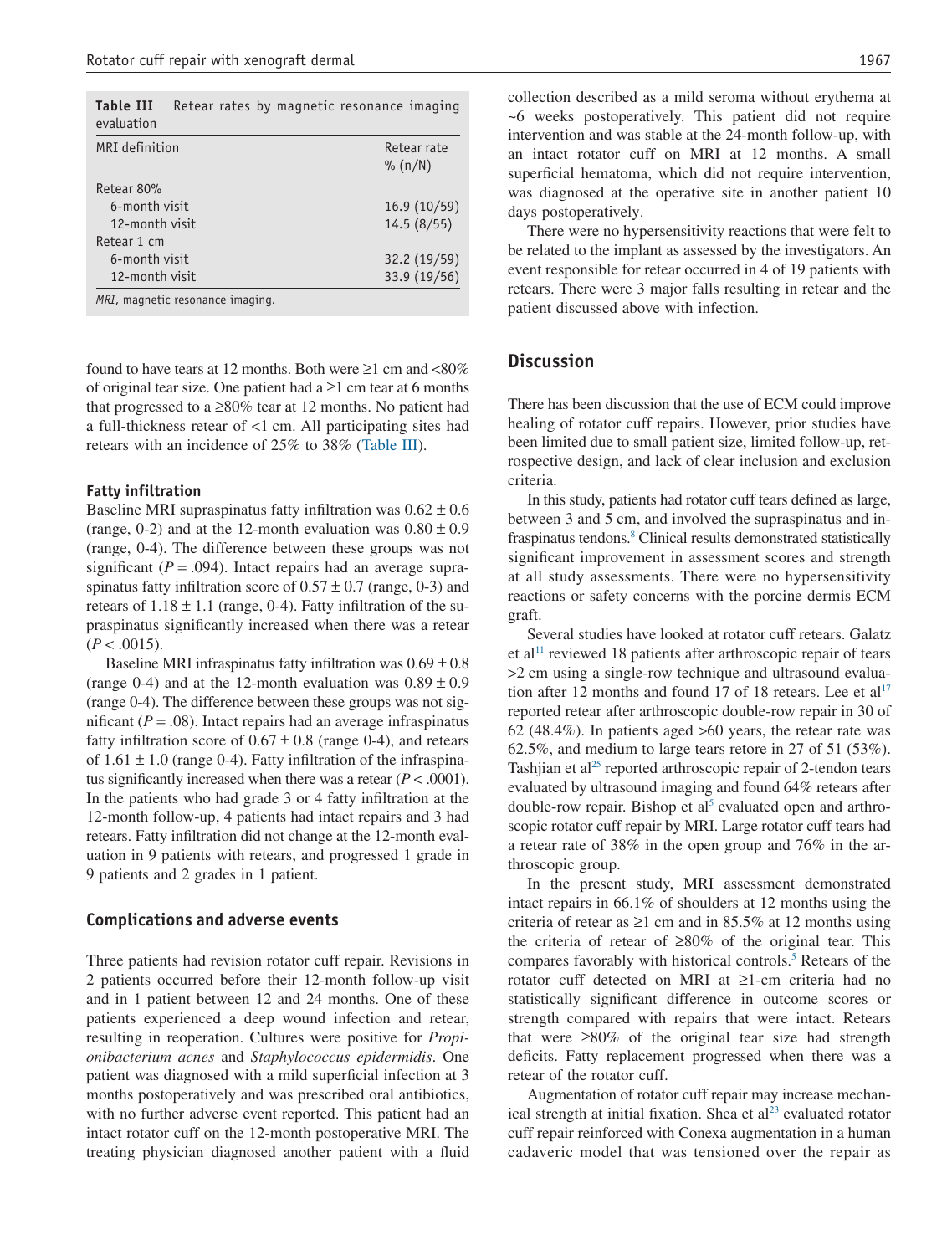performed in this clinical study. The gap formation under cyclic loading was reduced by 40% for the reinforced specimens compared with the control. The ultimate load to failure was significantly higher for the ECM-reinforced group, and the ECM graft was estimated to share 35% of the load. McCarron et al<sup>19</sup> evaluated rotator cuff repair reinforced with a lyophilized poly-L-lactide fiber-reinforced fascia lata graft (Musculoskeletal Transplant Foundation, Edison, NJ, USA) that was tensioned over this repair as performed in this clinical study. Augmentation significantly decreased the amount of gap formation. All augmented repairs were able to complete the 1000-cycle loading protocol, whereas 3 of 9 nonaugmented repairs failed.

Barber et al<sup>2</sup> evaluated rotator cuff repair augmented with human dermal allograft (GraftJacket; Wright Medical Technology, Arlington, TN, USA) in a human cadaveric model. No differences were found under cyclic loading. Ely et al<sup>9</sup> studied rotator cuff repair, with and without, augmentation using a double-row transosseous equivalent repair technique and ECM human dermis allograft. The authors found decreased cyclic displacement of 2.2 mm vs. 2.8 mm and increased load to failure of 551 N vs. 643 N in the control vs. the augmented group. Results did not reach statistical significance. Beitzel et al<sup>4</sup> studied several different augmentation techniques with a transosseous equivalent repair and found human dermal ECM augmentation on top of the repair increased the load to failure from 348 to 575 N  $(P=.025)$ .

Although structural augmentation of rotator cuff repair has been demonstrated in vitro and may be conceptually beneficial, clinical evidence of higher healing rates is limited, as is evidence of biologic augmentation of repair.

Clinical results for augmented rotator cuff repair have had mixed results. Iannotti et al<sup>15</sup> completed a randomized controlled study repairing large and massive tears in which 30 patients underwent standard rotator cuff repair or repair and augmentation with porcine SIS Restore. The control group had 5 large and 10 massive tears, and the SIS group had 4 large and 11 massive tears. Repair was achieved in 4 of 15 in the SIS group and in 9 of 15 in the control group  $(P=.11)$ .

Sclamberg et  $al<sup>22</sup>$  documented that augmented rotator cuff repair with SIS failed in 10 of 11 patients. These were described as large to massive tears; 4 of 11 were completely repairable, and 7 were described as partially repairable. Walton et al<sup>26</sup> identified 6 of 10 failures after augmentation with Restore and 7 of 12 in their control group. Four of their patients who received Restore had severe postoperative reactions requiring surgical management. The authors stated they no longer used or recommended use of the porcine SIS xenograft.

Arthroscopic rotator cuff repair of 3-cm tears, with and without augmentation with GraftJacket, demonstrated improved healing rates by MRI in a randomized prospective study.<sup>1</sup> The authors reported the healing of augmented repairs by MRI of 85% and 40% in nonaugmented repairs.

Ciampi et al<sup>6</sup> retrospectively reviewed 152 patients with massive 2-tendon supraspinatus and infraspinatus rotator cuff tears treated by open repair and single-row fixation. The control group comprised 51 patients who had a primary repair. Fortynine were augmented with bovine pericardium and 52 with a polypropylene patch. Retears were assessed by ultrasound imaging and occurred in 21 of 51 (41%) of the control group, in 25 of 49 (51%) in the bovine pericardium group, and in 9 of 52 (17%) in the polypropylene group.

One prior clinical study involved the Conexa graft. Gupta et al<sup>14</sup> reviewed 27 shoulders with minimum 2-year followup. Massive rotator cuff tears were treated with Conexa interposition graft. Twenty-two shoulders returned for ultrasound examination, and 16 (73%) demonstrated a fully intact tendon-graft reconstruction, 5 (22%) had a partially intact reconstruction, and 1 (5%) had a complete tear at the graftbone interface caused by suture anchor pullout as a result of a fall. There were no cases of infection or tissue rejection.

In the present study, 3 patients underwent revision rotator cuff repair. Three patients had complications, including 1 deep infection requiring surgery, 1 superficial infection that did not require surgery, and 1 fluid collection (seroma) that resolved without treatment. It is not possible to determine whether complications that were identified would be considered a consequence of the graft reinforcement procedure or material. No inflammatory reactions were encountered.

The main weakness of this study is the lack of a control group. This study represents a large series of ECM-augmented rotator cuff repairs to establish a healing rate of this augmentation technique and analysis of results. Many prior publications have documented the challenges in obtaining structural healing of the rotator cuff, and healing rates have been documented. Inclusion criteria were strict and eliminated many common disorders that patients encountered in an orthopedic practice may have. Eleven patients withdrew from the study before completion.

The strengths of this study included multiple surgeons and sites, the prospective study design, rigid inclusion criteria, consistent protocol and surgical technique, and MRI imaging for repair integrity evaluated by independent musculoskeletal radiologists. A more detailed analysis of rotator cuff failures may assist in deciding when revision surgery is indicated and beneficial.

#### **Conclusion**

Repair of large rotator cuff tears structurally reinforced with xenograft ECM (Conexa) resulted in improved functional outcomes scores and strength. Structurally augmented rotator cuff repair of large 3- to 5-cm rotator cuff tears had a 66% healing rate by MRI evaluation at 12 months by  $\geq 1$  cm retear criteria and an 85% healing rate at 12 months by  $\geq 80\%$  of original tear size criteria.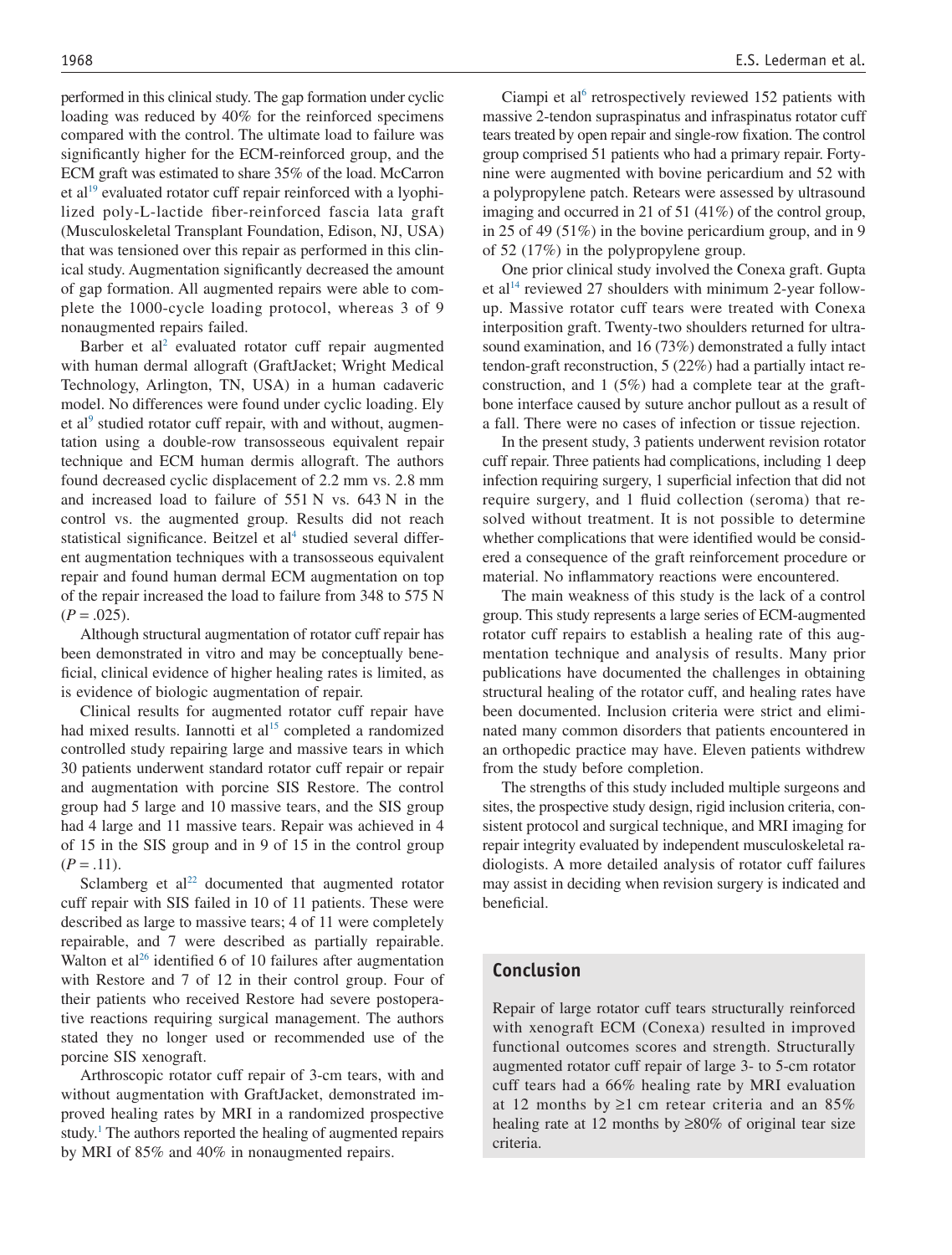#### **Disclaimer**

Funding and research support for this study to include Institutional Review Board fees, logistics, database maintenance, and statistical analysis was received from Tornier, Edina, MN, USA and LifeCell Corporation, Branchburg, NJ, USA.

Evan S. Lederman is a consultant for and receives royalties from Arthrex, and receives Sport Medicine Fellowship support from Arthrex, Tornier, Ossur, Smith and Nephew. Alison P. Toth is an education consultant for Tornier and receives research support (institution) from Active Implants and Sports Medicine Fellowship Support from Arthrex, Smith and Nephew, Mitek-DePuy, and Breg. Gregory P. Nicholson is a consultant for Tornier and receives fellowship support from Arthrex, Smith and Nephew, Ossur, and Tornier and royalties from Innomed Inc. Robert J. Nowinski receives research support from Tornier and LifeCell and is a speaker for Tornier. George K. Bal is a consultant for DePuy. Gerald R. Williams, Jr receives stock or stock options from CrossCurrent Business Analytics, Force Therapeutics, ForMD, In Vivo Therapeutics, and OBERD; receives IP royalties from DePuy and IMDS; receives research support from DePuy, Synthasome, and Tornier; and receives publishing royalties, financial, or material support from Wolters Kluwer Health, Lippincott Williams & Wilkins. Joseph P. Iannotti receives royalties from Tornier, DePuy-Synthes, Zimmer, Integra, and Lippincott and is a consultant for DePuy-Synthes, DJO, Arthrex, and Custom Orthopaedic Solutions.

# **References**

- 1. Barber FA, Burns JP, Deutsch A, Labbé MR, Litchfield RB. A prospective, randomized evaluation of acellular human dermal matrix augmentation for arthroscopic rotator cuff repair. Arthroscopy 2012;28:8- 15. http://dx.doi.org/10.1016/j.arthro.2011.06.038
- 2. Barber FA, Herbert MA, Boothby MH. Ultimate tensile failure loads of a human dermal allograft rotator cuff augmentation. Arthroscopy 2008;24:20-4. http://dx.doi.org/10.1016/j.arthro.2007.07.013
- 3. Bartl C, Kouloumentas P, Holzapfel K, Eichhorn S, Wörtler K, Imhoff A, et al. Long-term outcome and structural integrity following open repair of massive rotator cuff tears. Int J Shoulder Surg 2012;6:1-8. http://dx.doi.org/10.4103/0973-6042.94304
- 4. Beitzel K, Chowaniec DM, McCarthy MB, Cote MP, Russell RP, Obopilwe E, et al. Stability of double-row rotator cuff repair is not adversely affected by scaffold interposition between tendon and bone. Am J Sports Med 2012;40:1148-54. http://dx.doi.org/10.1177 /0363546512437835
- 5. Bishop J, Klepps S, Lo IK, Bird J, Gladstone JN, Flatow EL. Cuff integrity after arthroscopic versus open rotator cuff repair: a prospective study. J Shoulder Elbow Surg 2006;15:290-9. http://dx.doi.org/10.1016/j .jse.2005.09.017
- 6. Ciampi P, Scotti C, Nonis A, Vitali M, Di Serio C, Peretti GM, et al. The benefit of synthetic versus biological patch augmentation in the repair of posterosuperior massive rotator cuff tears: a 3-year follow-up study.
- 7. Constant CR, Murley AH. A clinical method of functional assessment of the shoulder. Clin Orthop Relat Res 1987;214:160-4.
- 8. DeOrio JK, Cofield RH. Results of a second attempt at surgical repair of a failed initial rotator-cuff repair. J Bone Joint Surg Am 1984;66: 563-7.
- 9. Ely EE, Figueroa NM, Gilot GJ. Biomechanical analysis of rotator cuff repairs with extracellular matrix graft augmentation. Orthopedics 2014;37:608-14. http://dx.doi.org/10.3928/01477447 -20140825-05
- 10. Fehringer EV, Kopjar B, Boorman RS, Churchill RS, Smith KL, Matsen FA. Characterizing the functional improvement after total shoulder arthroplasty for osteoarthritis. J Bone Joint Surg Am 2002;84-A: 1349-53.
- 11. Galatz LM, Ball CM, Teefey SA, Middleton WD, Yamaguchi K. The outcome and repair integrity of completely arthroscopically repaired large and massive rotator cuff tears. J Bone Joint Surg Am 2004;86- A:219-24.
- 12. Gerber C, Fuchs B, Hodler J. The results of repair of massive tears of the rotator cuff. J Bone Joint Surg Am 2000;82:505-15.
- 13. Goutallier D, Postel JM, Bernageau J, Lavau L, Voisin MC. Fatty muscle degeneration in cuff ruptures. Pre- and postoperative evaluation by CT scan. Clin Orthop Relat Res 1994;304:78-83.
- 14. Gupta AK, Hug K, Boggess B, Gavigan M, Toth AP. Massive or 2-tendon rotator cuff tears in active patients with minimal glenohumeral arthritis: clinical and radiographic outcomes of reconstruction using dermal tissue matrix xenograft. Am J Sports Med 2013;41:872-9. http://dx.doi.org/10.1177/0363546512475204
- 15. Iannotti JP, Codsi MJ, Kwon YW, Derwin K, Ciccone J, Brems JJ. Porcine small intestine submucosa augmentation of surgical repair of chronic two-tendon rotator cuff tears. A randomized, controlled trial. J Bone Joint Surg Am 2006;88:1238-44. http://dx.doi.org/10.2106 /JBJS.E.00524
- 16. Katolik LI, Romeo AA, Cole BJ, Verma NN, Hayden JK, Bach BR. Normalization of the Constant score. J Shoulder Elbow Surg 2005;14:279-85. http://dx.doi.org/10.1016/j.jse.2004.10.009
- 17. Lee KW, Seo DW, Bae KW, Choy WS. Clinical and radiological evaluation after arthroscopic rotator cuff repair using suture bridge technique. Clin Orthop Surg 2013;5:306-13. http://dx.doi.org/10.4055/cios .2013.5.4.306
- 18. Malcarney HL, Bonar F, Murrell GA. Early inflammatory reaction after rotator cuff repair with a porcine small intestine submucosal implant: a report of 4 cases. Am J Sports Med 2005;33:907-11. http://dx.doi.org/10.1177/0363546504271500
- 19. McCarron JA, Milks RA, Mesiha M, Aurora A, Walker E, Iannotti JP, et al. Reinforced fascia patch limits cyclic gapping of rotator cuff repairs in a human cadaveric model. J Shoulder Elbow Surg 2012;21:1680-6. http://dx.doi.org/10.1016/j.jse.2011.11.039
- 20. Richards RR, An KN, Bigliani LU, Friedman RJ, Gartsman GM, Gristina AG, et al. A standardized method for the assessment of shoulder function. J Shoulder Elbow Surg 1994;3:347-52.
- 21. Scheibel MT, Habermeyer P. A modified Mason-Allen technique for rotator cuff repair using suture anchors. Arthroscopy 2003;19:330-3. http://dx.doi.org/10.1053/jars.2003.50079
- 22. Sclamberg SG, Tibone JE, Itamura JM, Kasraeian S. Six-month magnetic resonance imaging follow-up of large and massive rotator cuff repairs reinforced with porcine small intestinal submucosa. J Shoulder Elbow Surg 2004;13:538-41. http://dx.doi.org/10.1016/j.jse.2004.03.005
- 23. Shea KP, Obopilwe E, Sperling JW, Iannotti JP. A biomechanical analysis of gap formation and failure mechanics of a xenograft-reinforced rotator cuff repair in a cadaveric model. J Shoulder Elbow Surg 2012;21:1072-9. http://dx.doi.org/10.1016/j.jse.2011.07.024
- 24. Sugaya H, Maeda K, Matsuki K, Moriishi J. Repair integrity and functional outcome after arthroscopic double-row rotator cuff repair. A prospective outcome study. J Bone Joint Surg Am 2007;89:953-60. http://dx.doi.org/10.2106/JBJS.F.00512